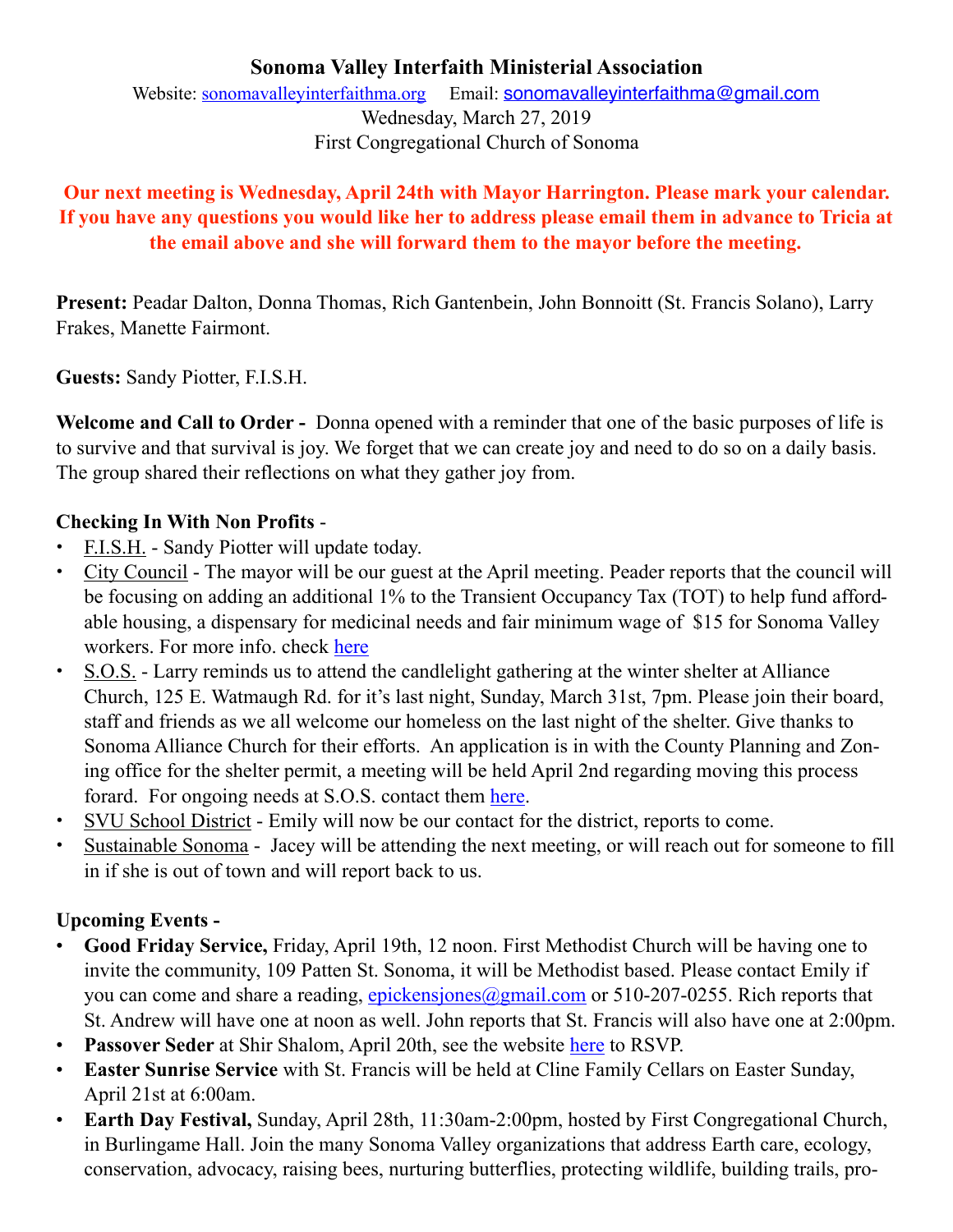ducing farm-to-fork produce, gardening, birding, worming and all manner of things ecological and conservation-focused. This year we will honor Youth speaking up for the Earth and taking action against *climate change*. Musical groups will join us throughout the Festival. An organic lunch will be available.

- **Hospice By The Bay Service of Remembrance**, Sunday, April 28th, 4:00pm 6:00pm, hosted by Congregation Shir Shalom, in the Sanctuary and Community Room. You are warmly invited to join us for an interfaith community gathering to grieve our loved ones and honor their memories. We'll share music, prayers and messages from a variety of spiritual traditions.
- **Memorial Day Celebration**, Monday, May 27th, 11:00am at Veteran's Memorial Park Cemetery, 126 1st St. West, Sonoma. Reverend Peadar Dalton and the SVIMA members will share the invocation/benediction during this community memorial celebration.
- **Fourth of July**, discussion on our participation in the parade to let the community know we exist. Possible theme, "Unity in the Midst of Diversity". Members are interested, discussion to be continued at the April meeting.

## **Information to Share** -

- Larry asks that we pray for the homeless as the shelter ends and inclement weather continues.
- Donna reports that the Church of Scientology, Mission of Sonoma is offering Personal Efficiency courses every Saturday, for a nominal fee, from 10am-2pm, with a break for lunch. For more information or to sign up please call 707-939-6774. They are also looking to organize a group for veterans with PTSD. More to come.
- Manette reports that the First Church of Christ, Scientist is increasing their Facebook presence. They are organizing a talk on social media on Healing Around Self Esteem. More information to come.

## **Guest - Sandy Piotter**

-First, thank you to the churches for their continued support! They will begin working on a written history of F.I.S.H. in preparation to celebrate it's 50th anniversary in 2021. They continue to work as an all volunteer program. All of their recipients live in the valley and mainly consist of seniors, working poor and those with medical issues.

-Changes this past year: increased paperwork issues with pick up have led to expanded home delivery food service. Faith Lutheran has shut down service but Redwood Empire Food Bank has increased their opportunities for food pick up in Sonoma Valley. They have over 70 home deliveries each month with much of that number being seniors.

-They continue to help with rent assistance. In January and February they provided \$54,000 in rent assistance, which shows a steady increase in the past 10 years. La Luz is helping with initial interviews for those in need of rental assistance and payments are made to the landlord directly. This is one of their core programs along with utility and gas assistance. There is no judgement but they are judicious in acting as a bridge for those temporarily in need.

-Food requests are up. In January and February they helped 322 families (750 adults and 36 children) with a 3 day food package. Sonoma Market/Nugget Market has been very supportive in giving meat at cost. The See's Candy sales raised \$4000 to help.

-They continue to give rides to dialysis appointments at an average of 60 per month. **There is a large need for any volunteers who can drive out of town.** Please spread the word to your groups that they need volunteers who can drive out of town and have a few hours a day to spare.